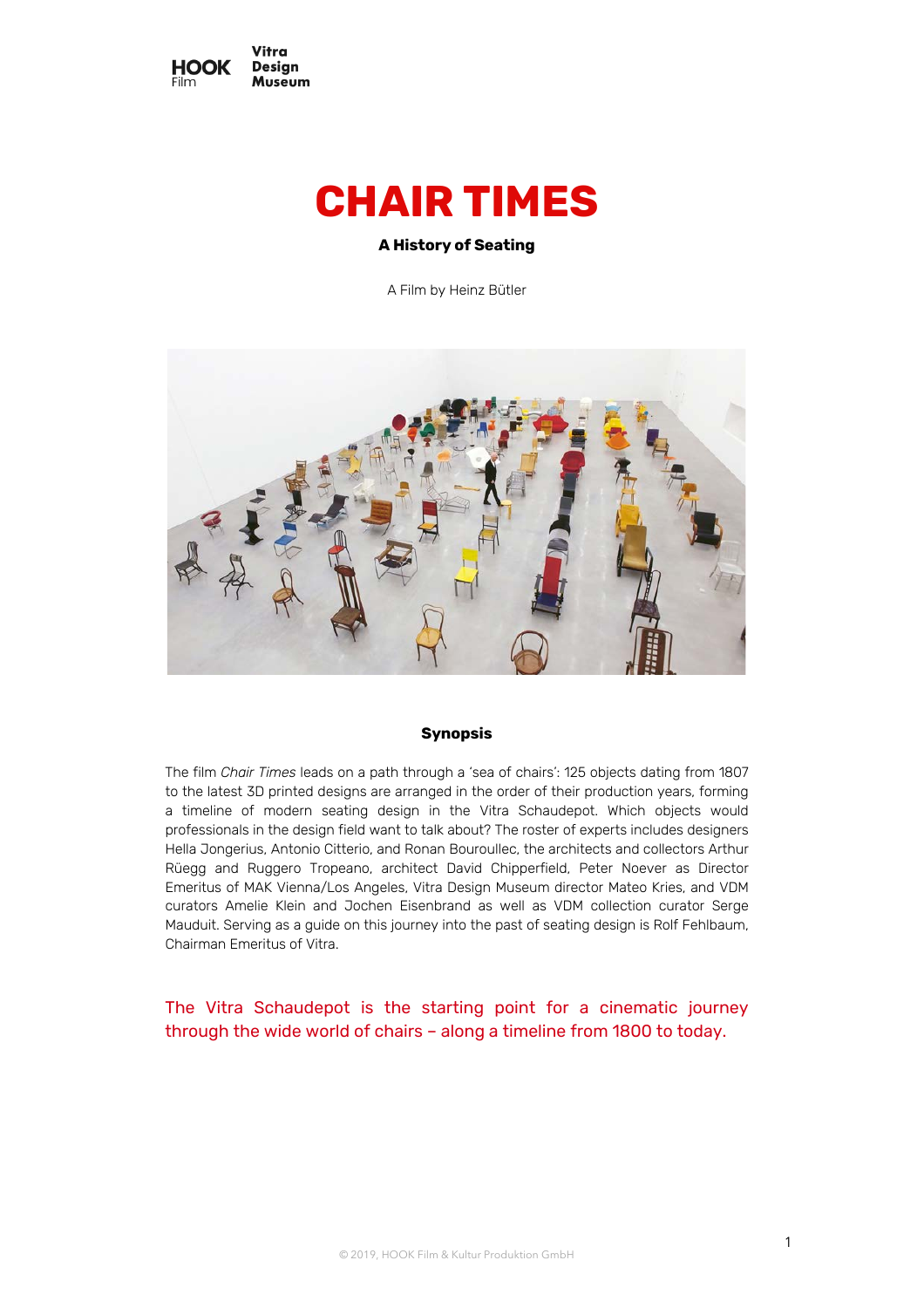

# **Participants**

# Rolf Fehlbaum

Chairman Emeritus Vitra Founder Vitra Design Museum Collector

## Mateo Kries

Vitra Design Museum, Director

# Ronan Bouroullec

Designer

## Christian Brändle

Museum für Gestaltung Zürich, Director

## David Chipperfield Architect

Antonio Citterio Architect, Designer

Jochen Eisenbrand Vitra Design Museum, Chief Curator

# Ulrich Fiedler Collector, Gallery Owner

Hella Jongerius

Designer

# Amelie Klein

Vitra Design Museum, Curator

#### Serge Mauduit

Vitra Design Museum, Curator Collection

## Peter Noever

Director Emeritus MAK Wien/Los Angeles

## Arthur Rüegg

Architect, Collector

# Leonie Samland

Vitra Design Museum, Assistant Conservator

# Ruggero Tropeano

Architect, Collector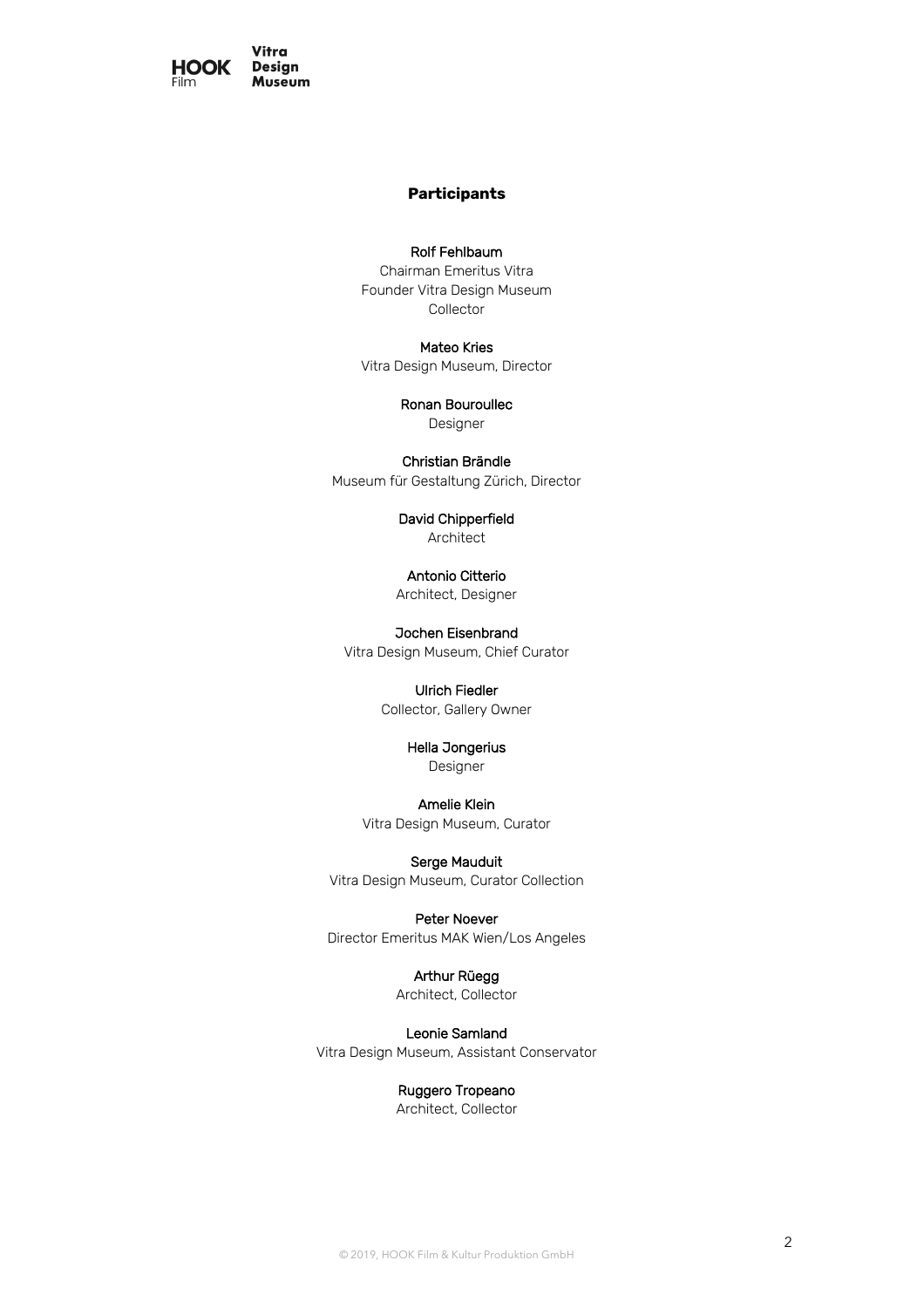

### **Crew**

Director: Heinz Bütler Producer: Laurin Merz Camera: Sergio Cassini, Franco di Nunzio, Peter Hammann Sound: Bernhard Zitz Sound mixer: Beat Solèr Editing: Anja Bombelli Title design / Color grading: Paul Avondet, peakfein Production assistance: Barbara Praschnig Music: Tethered Moon «Experiencing Tosca»

> Production HOOK Film & Kultur Produktion GmbH

> > in collaboration with Vitra Design Museum



'Chairs are important witnesses of their time. This is true regardless of whether they express the fashion of a momentary trend or represent an epochal idea. They are portraits of their users and reflections of the production methods from which they emerge. Thus we are able to perceive and comprehend an era – its social organization, its materials and technology, its aesthetic tastes – by observing its chairs. I would even claim that chairs are more multifaceted than any other everyday object.'

Rolf Fehlbaum, Chairman Emeritus of Vitra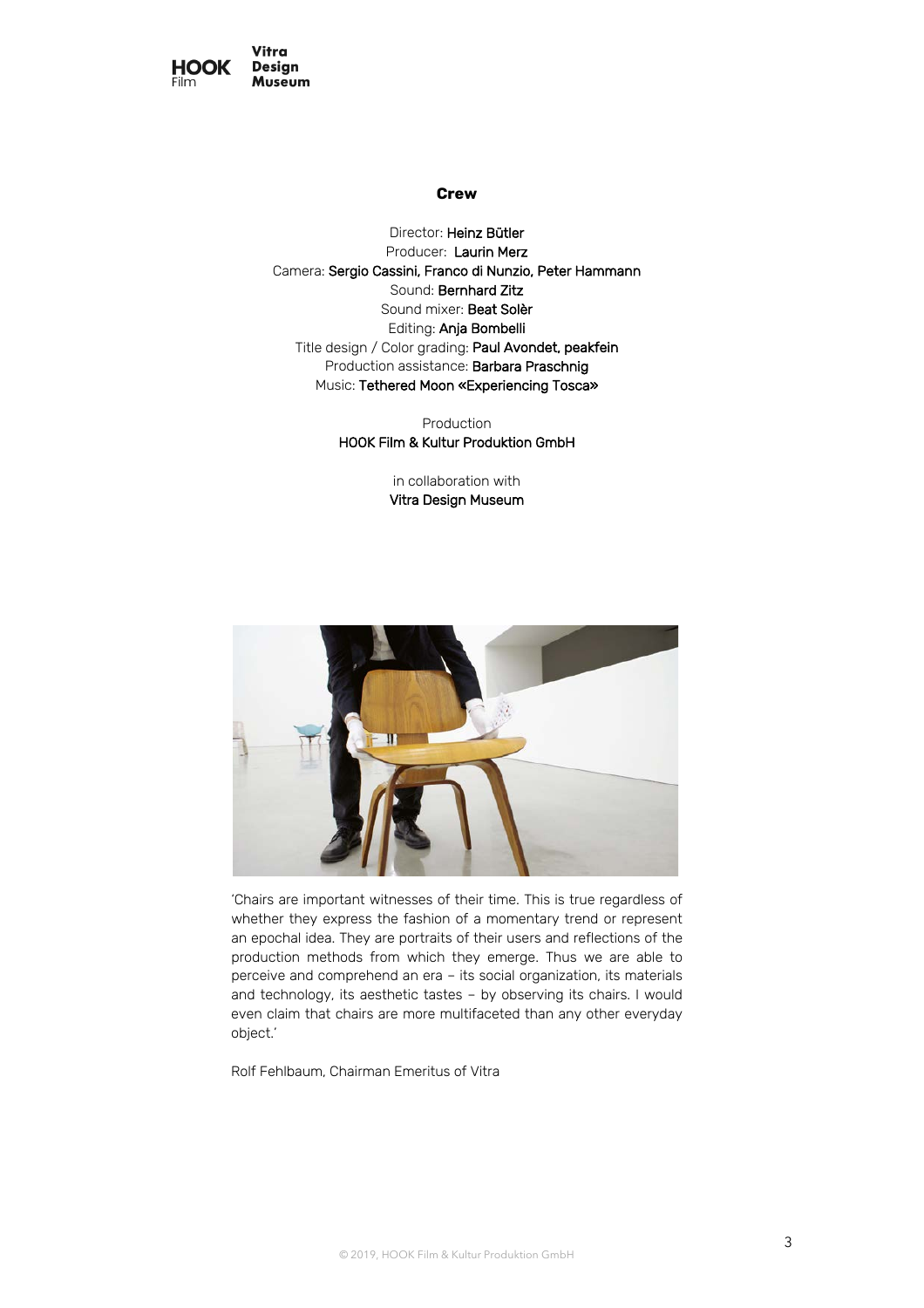

# **Filmografy Heinz Bütler**

## **Documentaries (selected)**

## **Visual arts**

Zur Besserung der Person (1980) Im Land Kollombye.? (1985) Hauser Johann. Der Zeichner bin ich (1986) Alberto Giacometti – Die Augen am Horizont (2001) Balthus (2001) Ferdinand Hodler - Das Herz ist mein Auge (2004) Félix Vallotton - Maler gegen die Zeit (2005) Andreas Walser - Die Nacht ist heller als der Tag (2007) Rembrandt und sein Sammler (Eberhard Kornfeld) (2008) Gelebte Kunst. Der Sammler Eberhard W. Kornfeld (2008) Der Erste Weltkrieg. Kunst und Krieg.\* (2010) Was ist Dada?\* (2011) Bilderwelten vom Grossen Krieg.\* (2011) \*in collaboration with Alexander Kluge

# **Photography**

Henri Cartier-Bresson - Biografie eines Blicks (2003) Riviera Cocktail - Edward Quinn, Photographer, Nice (2006) Der Spiegel mit Gedächtnis (2008)

# **Literatur**

Pessoa (1995/96) Wer hat Angst vor James Joyce. Mit Fritz Senn in Dublin (1997) Paul Nizon. Der erotische Kontinent Paris (2000) Merzluft (2016)

### **Design/Graphic Design**

Ettore Sottsass - Der Sinn der Dinge (2002) Bruno Monguzzi Monguzzi - La mosca e la ragnatela (2017) Chair Times (2018)